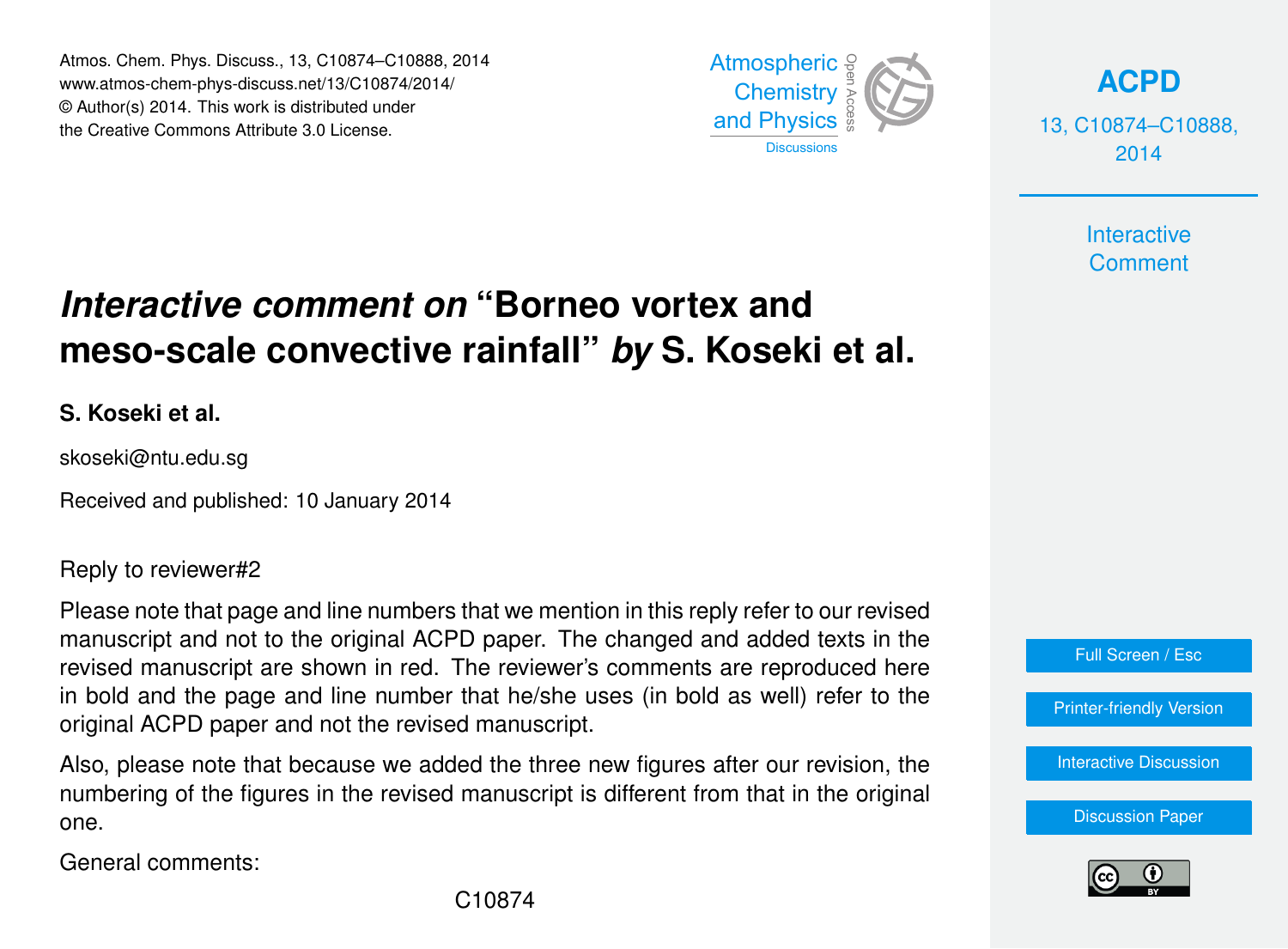This paper describes analysis of Borneo vortex and precipitation under cold surge conditions. The first part of the manuscript demonstrates the climatology of Borneo vortex and associated precipitation in the presence of strong cold surge. The second part presents dynamical analysis of Borneo vortex simulated in a semi-idealized numerical experiment. Based on budget analysis of vorticity and divergence, the authors try to explain generation and maintenance of meso-alpha scale cyclone (i.e., Borneo vortex) and meso-beta scale precipitating region that appear in the northeast quadrant of the vortex. They conclude that the deviatoric strain inherent in the confluent flow field was essential to the manifestation of both meso-alpha and meso-beta scale features. The motivation is clear and scientifically meaningful. The detailed analysis of dynamics provides new insights into the mechanisms of Borneo vortex.

We greatly appreciate the reviewer for his/her constructive comments on our manuscript.

In contrast, analysis of moist convection is less systematic and does not support some of the arguments. Critical problems appear to be;

1) Mechanisms of Boneo vortex and deep convection are rather separately discussed. Relationship between them is not fully elucidated by the dynamical analysis.

As the reviewer points out, our original manuscript did not explain the relationship between the vortex dynamics and thermodynamics of the moist cumulus convection. We added the new subsection titled "6.2 Dynamics-thermodynamics relationship in the meso- $\alpha$  cyclone core" in the revised manuscript. This point is related to reply to the reviewer's specific comment#2. Please see pages 23-24, lines 11-6 in the revised manuscript.

2) The discussion on deep convection is focused on the tail region of the commashaped rainband in the northeast quadrant. However, most intense convection appeared close to the cyclone center (i.e., comma-head). Which is essential to the whole system is not clear.

13, C10874–C10888, 2014

> Interactive **Comment**



[Printer-friendly Version](http://www.atmos-chem-phys-discuss.net/13/C10874/2014/acpd-13-C10874-2014-print.pdf)

[Interactive Discussion](http://www.atmos-chem-phys-discuss.net/13/21079/2013/acpd-13-21079-2013-discussion.html)

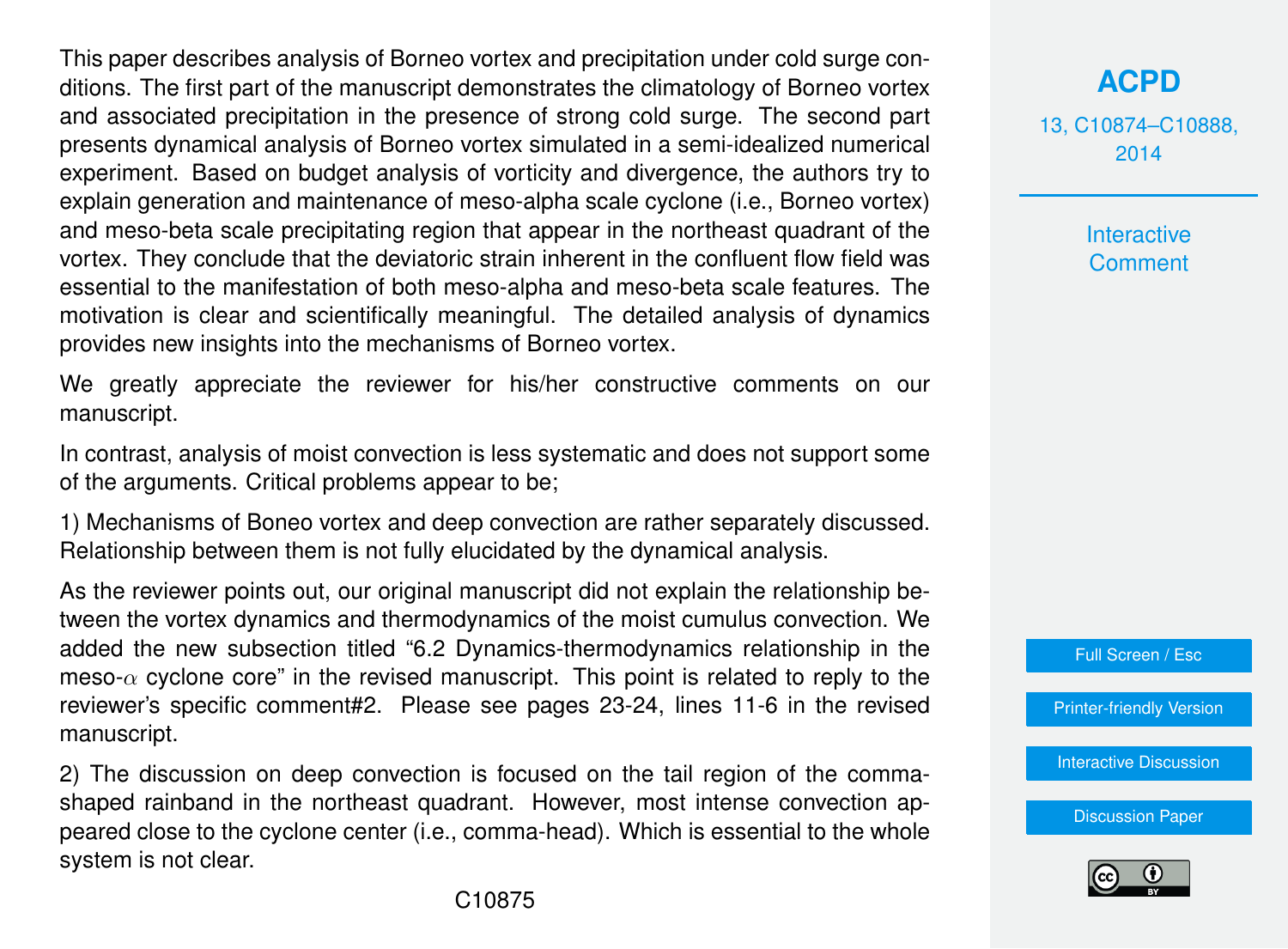As the reviewer points out, the intense rainfall of the rainband is also found in the comma-head and northwest sector. We have since paid more attention to the rainfall northwestern sector and added the further investigation on this sector, because the strong convergence around the cyclone centre is mostly in the northwestern sector (the new Fig. 15). This point is related to the next comment and specific comment#11. Please see pages 27-28, lines 14-9 and pages 28-30, lines 18-2.

3) Hierarchical structure (meso-beta scale precipitating systems in the meso-alpha scale rainband) should not be limited in the northeast sector of the cyclone (e.g., comma-head and intense precipitation in the northwest sector). Separation by horizontal scale and by axisymmetry in the current manuscript is rather confusing.

As we reply to the previous comment, we added the further investigation of the rainfall in the northwestern sector close to the cyclone centre demonstrating that meso-beta precipitating systems are also present there. Please see pages 27-28, lines 14-9 and pages 28-30, lines 18-2.

4) Discussion on Borneo vortex (meso-alpha scale cyclone) in analogy with a tropical cyclone is inadequate in some points (not acceptable for publication). I recommend this manuscript to be eventually published in ACP after revision on these points.

One of our conclusions is that our simulated vortex is different from the typical TCs in terms of the vertical structure and its dynamics of the growth/maintenance. We have since emphasized the "differences" more clearly between our simulated vortex and the typical TCs in the revised manuscript. Please see page 20, lines 5-9 and page 28, line 6-9.

Specific comments:

1. p.80 L.9-10, L.12-17 These descriptions focus on the northeast sector of the cyclone. However, deep convection (upward motion, condensates, and intense precipitation) are most prominent close to the cyclone center (Figs. 10b, 11), where cyclostrophic 13, C10874–C10888, 2014

> **Interactive Comment**



[Printer-friendly Version](http://www.atmos-chem-phys-discuss.net/13/C10874/2014/acpd-13-C10874-2014-print.pdf)

[Interactive Discussion](http://www.atmos-chem-phys-discuss.net/13/21079/2013/acpd-13-21079-2013-discussion.html)

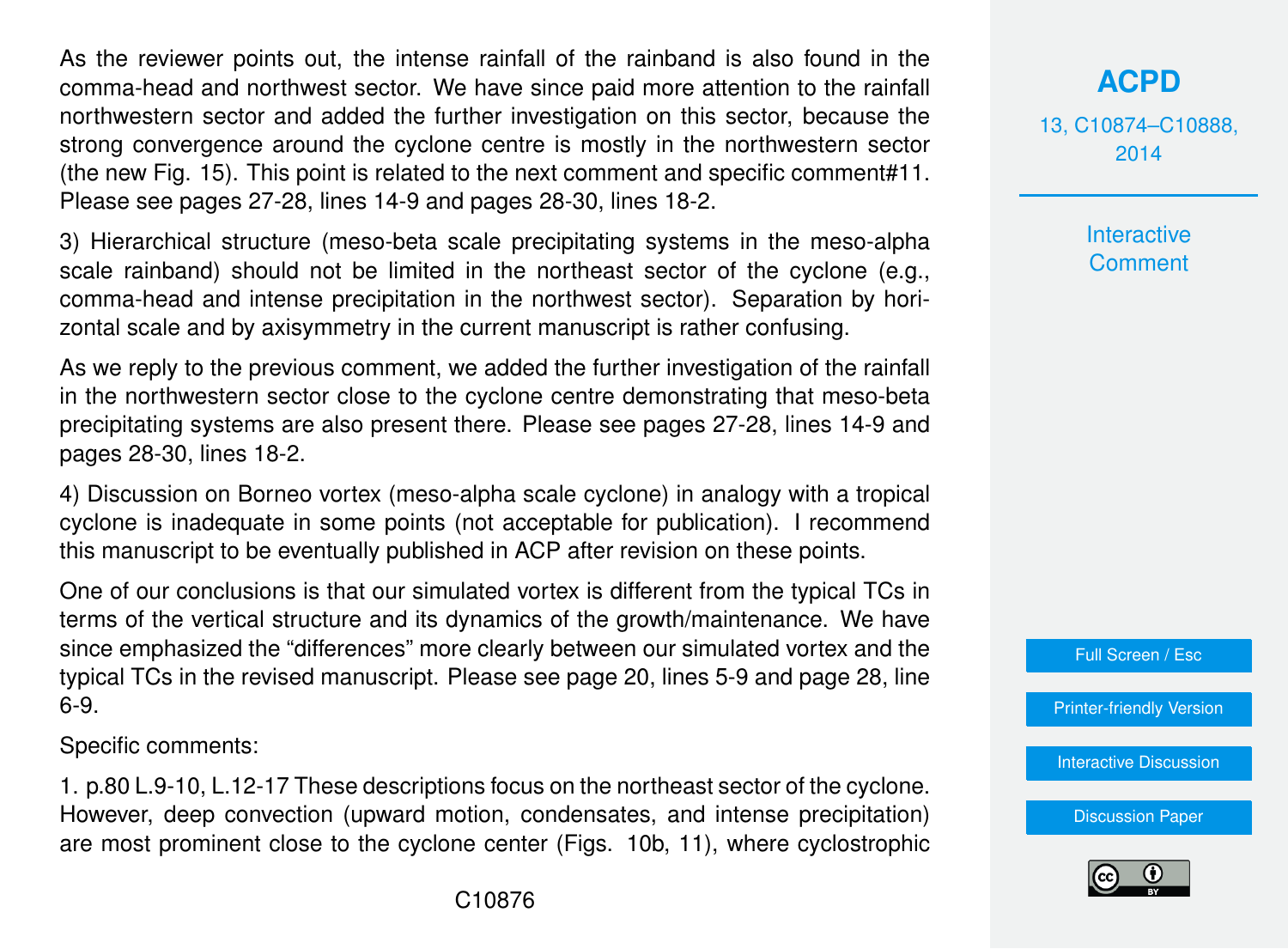balance is dominant (Fig. 13a,b). If this is important to the growth and maintenance of the whole system, it should be stated in the abstract.

As the reviewer noted, the intense rainfall around the cyclone centre is important for the convergence and the stretching term which is responsible for the vortex maintenance. We added the statement in the abstract and conclusion. Please see page 2, lines 10-18.

Moreover, intense precipitation in the northwest sector is also a major part of the comma-shaped rainband but in different dynamical conditions (i.e., meridional gradient of zonal wind is significant; p.96 L.1-3) from that in the northeast sector.

As the reviewer points out, the northwestern sector is also an important part of the rainband. The convergence due to the zonal component is dominant in the northwestern sector and this is responsible for the convection and rainfall in the northwestern sector adjacent to the cyclone center. This strong convergence is caused by the confluence of the background cold surge (that is wrapped around the vortex to acquire a westerly component) and the cyclonic flow (that has a easterly component). The basic mechanism is here similar to that in the northeastern sector.

We added more description on it in the abstract as well as added more detailed investigations and a figure on the northwestern sector close to the cyclone centre in section 6 (please see the new Fig. 17 and pages 27-28, lines 14-9, pages 28-30, lines 18-2, and page 32, lines 11-15). Actually, this added investigation can answer many of reviewer's specific comments and clarifies the relationship between Borneo vortex and meso-scale convective. Please see also our other replies to comments (#9, #11, #12).

2. p.80 L.10-11, L.16-18 The effects of moist convection indirectly appear in vorticity and divergence equations (e.g., acceleration of horizontal convergence and increase in horizontal pressure gradient force by latent heat release, etc.). Addressing the relationship between dynamics and moist convection is highly requested.

**[ACPD](http://www.atmos-chem-phys-discuss.net)**

13, C10874–C10888, 2014

> **Interactive Comment**



[Printer-friendly Version](http://www.atmos-chem-phys-discuss.net/13/C10874/2014/acpd-13-C10874-2014-print.pdf)

[Interactive Discussion](http://www.atmos-chem-phys-discuss.net/13/21079/2013/acpd-13-21079-2013-discussion.html)

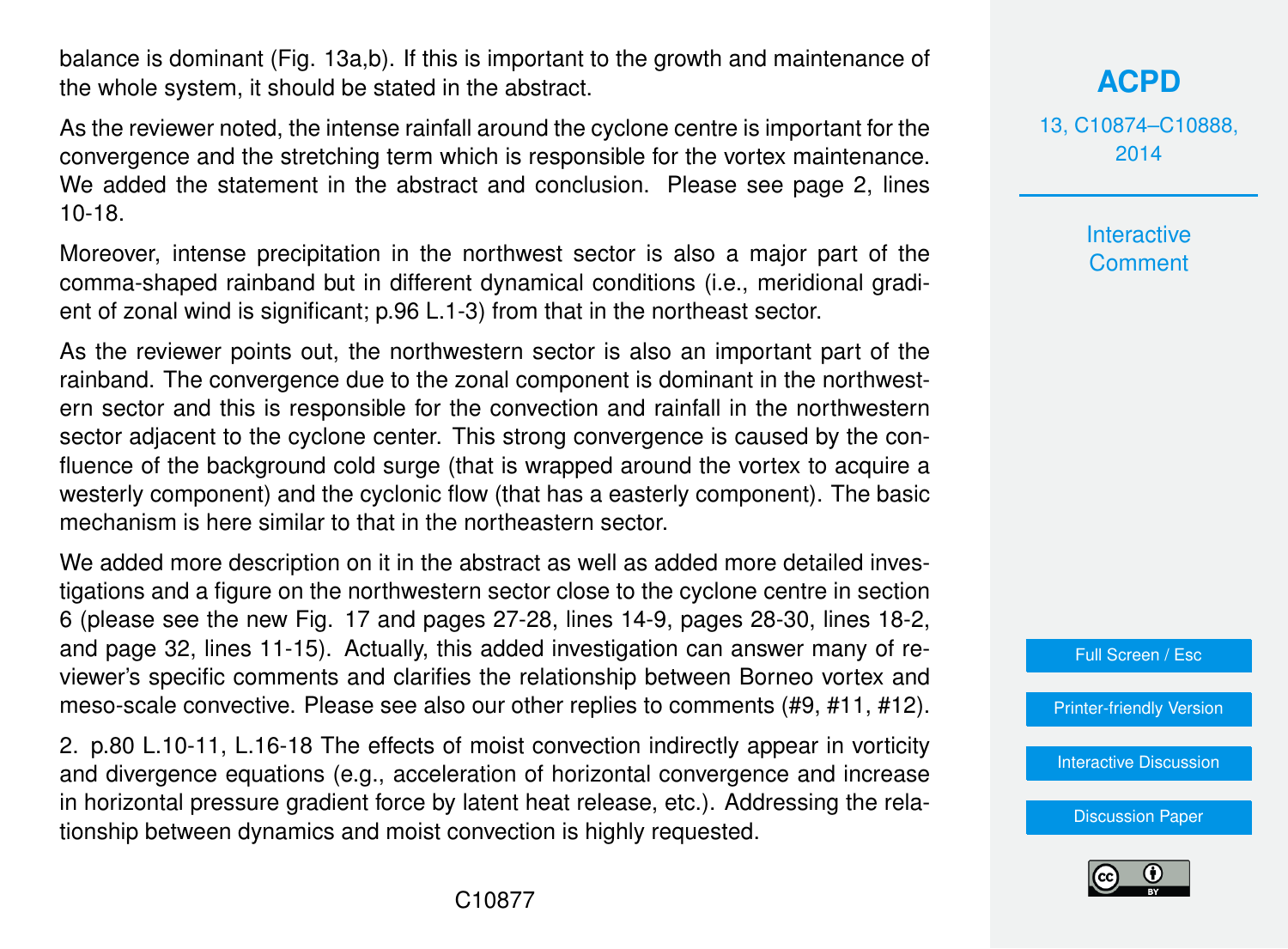We agree completely with the reviewer. Our original manuscript did not mention much about the relationship between the dynamics and thermodynamics of the cyclone. We added a new subsection 6.2 and we investigated this relationship around the cyclone centre where the coupling between the two is the strongest (although the relationship exists in the rainbands away from the cyclone centre too). Please see page 2, lines 10-12, pages 23-24, lines 11-6, and page 26, lines 2-9. Because we did not output the diabatic heating rate from our NHM run, we show the mixing ratio of hydrometeors instead as the indication of the diabatic heating as an indication of where diabatic heating is likely to take place. But we recognize that the distribution of hydrometeors is affected by advection and falling.

Another point to take into account is that budget analysis in a quasi-stationary state (e.g., mature stage) explains balance among the forcing terms but not the reason for the growth of the quantity (Figs. 13, 16).

Yes, we did not use the correct word in this case. But we have also investigated the developing stage with similar results (new Fig. 13a-e) and in that case, the word of "growth" is correct. However, because main dynamical analysis is based on the mature stage, we replaced "growth" by "growth/maintenance" in the abstract.

3. p.81 L.16-22 In view of the mechanism of generation and organization of deep convection in the tropics, diagnosis of heat, moisture, and energy (e.g., Yanai et al. 1973) provides useful information.

We greatly appreciate for the constructive suggestions. We cited Yanai et al. (1973) in the revision and gave more explanation on our analysis in the introduction to justify our methodology. A part of this reply is related to the reviewer's comment#4. Please see page 5, lines 14-20.

If the authors prefer to confine their quantitative analysis to dynamical aspects, it is recommended to give explanations for 1) the selection of vorticity and divergence diagnosis and 2) how to understand the mechanisms of convective organization from the 13, C10874–C10888, 2014

> **Interactive Comment**



[Printer-friendly Version](http://www.atmos-chem-phys-discuss.net/13/C10874/2014/acpd-13-C10874-2014-print.pdf)

[Interactive Discussion](http://www.atmos-chem-phys-discuss.net/13/21079/2013/acpd-13-21079-2013-discussion.html)

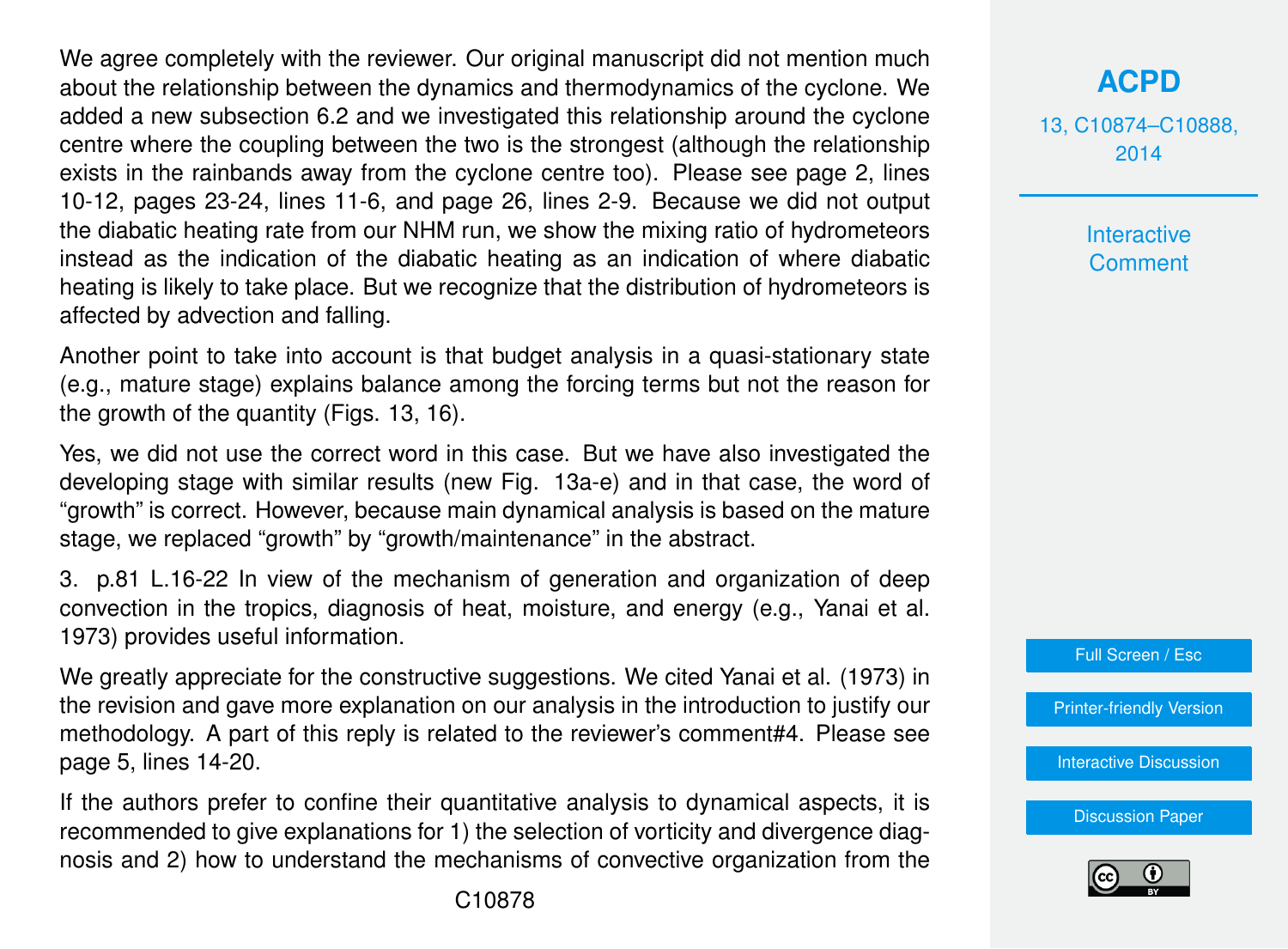diagnosis, somewhere in the manuscript.

Our fundamental philosophy of the mechanism of generation of the Borneo vortex is different from the typical TCs. In the latter, the latent heat from the sea surface is responsible for the TC formation and maintenance. On the other hand, the former is caused by the cold surge mechanically. That is why our diagnoses start from the vorticity budget analysis. The divergence tendency equation must be considered with the vorticity tendency equation, because they describe entirely the evolution of the vector flow field (just like the zonal and meridional momentum tendency equations together). Moreover, the form of the divergence equation is one of the newer aspects of this work. We propose that in the Borneo vortex, cumulus convection is initiated and organized by the low-level convergence, but we give equal emphasis to the idea that the latent heat release and forcing of vertical motion helps enhance the low-level convergence.

We added more explanation in the introduction. Please see page 6, lines 1-9.

4. p.86 L.12-19 Distributions of specific humidity (q) and convergence (upward motion) will be more relevant to the location of deep convection than moisture flux divergence. "Clausius- Clapeylon : : :" is difficult to understand. Additional explanations are requested.

The reviewer may be thinking of convection at cloud-resolving scales where horizontal convergence (of wind) is related to convection and the distribution of specific humidity at low levels increases the CAPE. But at the scales resolved by the reanalysis dataset  $(1.25° \times 1.25°)$ , moist convection and the associated precipitation is maintained by the supply of water vapour and moist static energy. In particular, we would like to investigate, here, how the cold surges transport atmospheric quantities from the higher latitude to the equator, because the cold surge is responsible for the generation of the Borneo vortex. So, our analyses focus on the convergence of water vapour flux and moist static energy flux. To justify our fundamental philosophy, we added more

**[ACPD](http://www.atmos-chem-phys-discuss.net)**

13, C10874–C10888, 2014

> Interactive **Comment**



[Printer-friendly Version](http://www.atmos-chem-phys-discuss.net/13/C10874/2014/acpd-13-C10874-2014-print.pdf)

[Interactive Discussion](http://www.atmos-chem-phys-discuss.net/13/21079/2013/acpd-13-21079-2013-discussion.html)

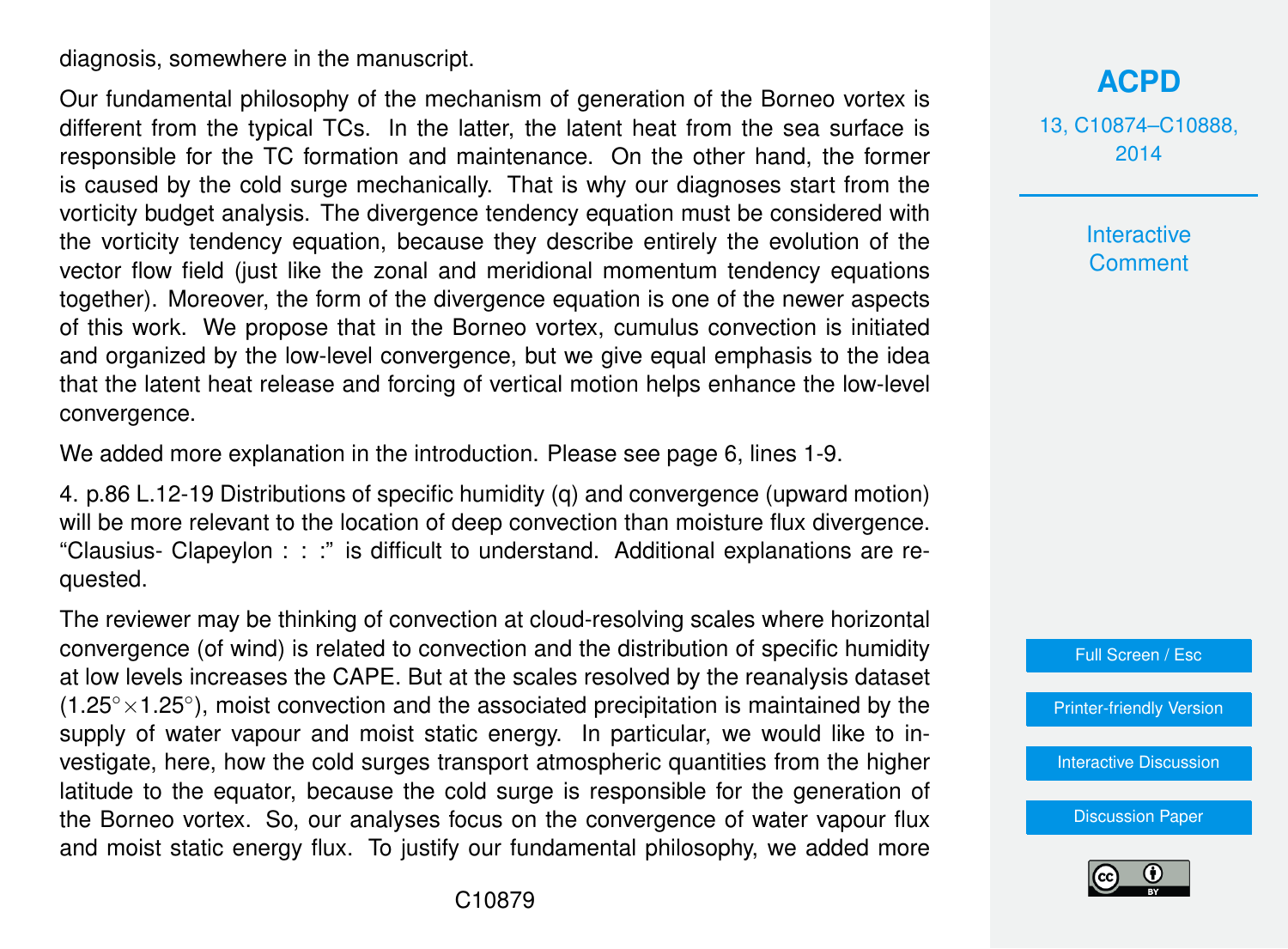explanation in the introduction. Please see page 5, line 14-20.

Moreover, because the moist static energy flux rather than the moisture flux is more directly related to the moist convection, we replaced the divergence of moisture flux with the divergence of moist static energy flux in Fig.3 and revised our manuscript. The distribution of the moist static energy flux divergence coincides approximately with that of moisture flux divergence. This point is relevant to the next comment and reply.

The mention of Clausius-Clapeylon relation was removed following the revision.

5. p.86 L.20-23 This is not presented in Fig. 3. Again, description of moist static energy itself rather than flux divergence will be more informative.

This is an oversight. We should have written "(not shown)". However, as in our reply to the previous comment, the moist static energy flux is more directly related to moist cumulus convection and we replaced the moisture flux divergence with the moist static energy flux divergence. Please see pages 10-11, lines 16-2. Actually, the distribution of the moist static energy flux divergence is similar to that in of the water vapour flux divergence because of the dominance of latent heat term in the moist static energy.

6. p.86 L.25 "diurnal cycle" I am not sure the diurnal cycle (Fig. 5 and 9b) is relevant to the objective of this study, although the findings here are quite interesting.

The diurnal cycle of rainfall is not the main theme of our study. However, the diurnal cycle is main contributor to the rainfall in the Maritime Continent and we should not avoid mentioning it in the manuscript. In fact, we found the difference in modification of diurnal cycle between over the equatorial South China Sea and Java Sea: While rainfall over the Java Sea intensifies only during midnight-morning time, rainfall over the equatorial South China Sea shows the diurnal cycle and is reinforced in the whole day. This difference indicates the different mechanism by which the rainfall is enhanced over two regions. This allows us to focus on the rainfall generated by Borneo vortices in the South China Sea during a cold surge without any worry that the Java Sea forms



13, C10874–C10888, 2014

> Interactive **Comment**



[Printer-friendly Version](http://www.atmos-chem-phys-discuss.net/13/C10874/2014/acpd-13-C10874-2014-print.pdf)

[Interactive Discussion](http://www.atmos-chem-phys-discuss.net/13/21079/2013/acpd-13-21079-2013-discussion.html)

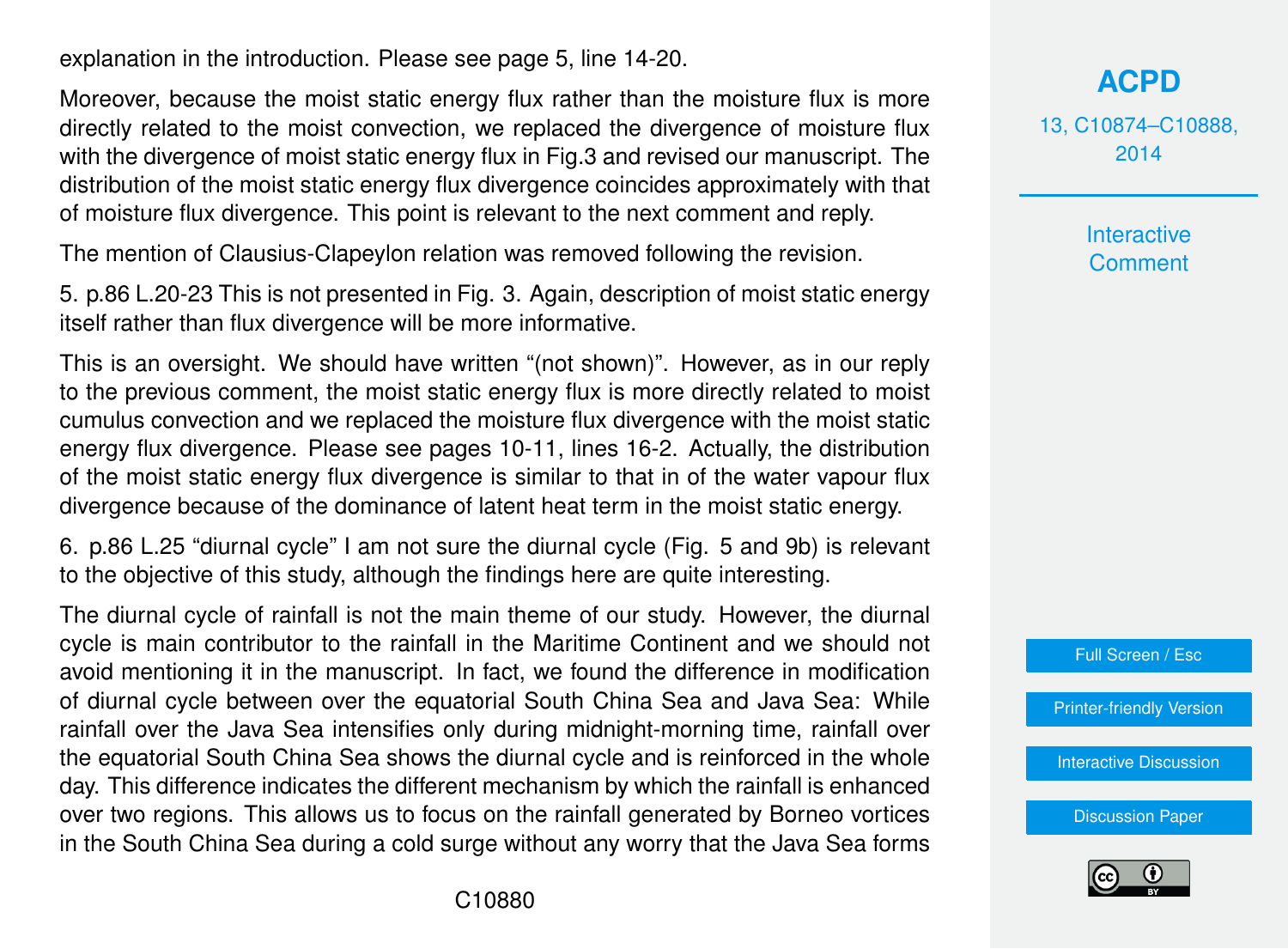part of the same rainfall enhancement system.

In the new Fig. 10b, we gave some expression about the diurnal cycle of rainfall in order to show the consistency between the observations and our semi-idealized experiment. Please see page 17, lines 9-10. Moreover, we put the gray bars indicating 00 to 12 LST on the new Fig. 10b.

7. p.87 L.26-27 Colocation of vorticity flux convergence (Fig. 3a) and rainfall (Fig. 4) does not seem to be evident.

We apologize for our mistake: we meant to point out the relation between rainfall anomaly and absolute vorticity anomaly, not the anomaly in the absolute vorticity flux convergence. Please see the revised text, page 13, lines 1-3.

8. p.91 L.16-27 Precipitation in the northeast quadrant of the vortex center (Fig. 10b) is not necessarily clear in the composite TRMM precipitation (Fig. 7b). Since this is the major target of the discussion given in the following sections, the matching with observation is preferable. Are there any typical cases with a comma-shaped rainband in the 55 days of the composite analysis?

Our previous explanation was not so good on this point. The number 55 (days) is for the strong Borneo vortex based on JRA25/JCDAS data in December from 1981 to 2008. On the other hand, we have only 16 days of rainfall consistent with days of strong Borneo vortex in the TRMM composite picture, because TRMM 3B42 covers from 1998-2008. We added this explanation in the revised manuscript. Please see page 14, lines 1-2.

We agree that we need, to some extent, matching between our simulated vortex and observations. We checked the rainfall distribution for each of the 16 days and found that relatively intense rainfall on each day tends to be consistent with convergence around each Borneo vortex like Figs. 8, but no clear comma-shaped rainband is seen for these 16days.

**[ACPD](http://www.atmos-chem-phys-discuss.net)**

13, C10874–C10888, 2014

> Interactive **Comment**

Full Screen / Esc

[Printer-friendly Version](http://www.atmos-chem-phys-discuss.net/13/C10874/2014/acpd-13-C10874-2014-print.pdf)

[Interactive Discussion](http://www.atmos-chem-phys-discuss.net/13/21079/2013/acpd-13-21079-2013-discussion.html)

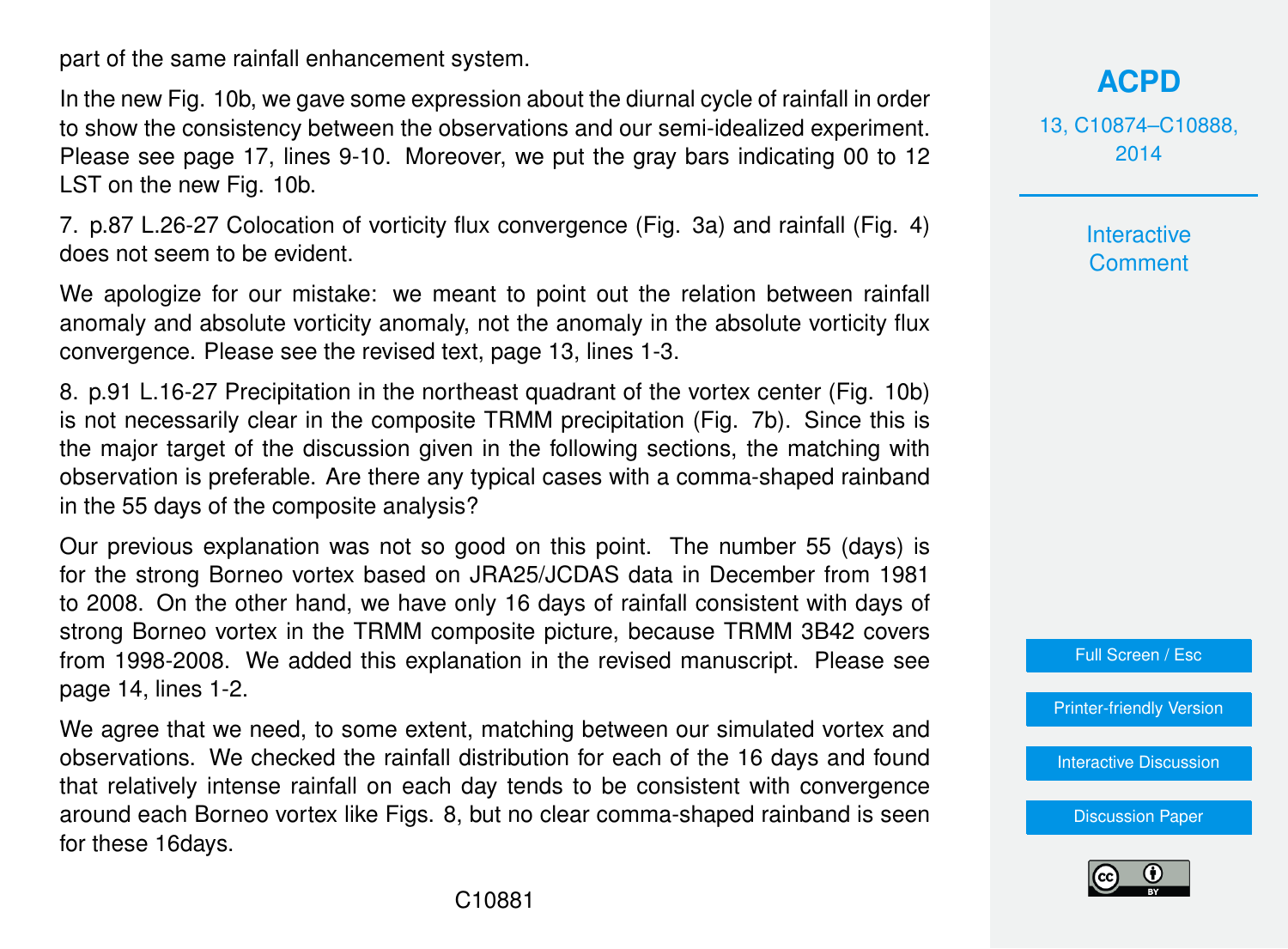In fact, the Borneo vortices for the 16 days composited in the TRMM data record show different horizontal size, shape, and centre locations and the rainfall also has much spatial variance around the vortex centre. Conversely, our simulated vortex is one idealized case and has quite clear feature of a rainband. Nonetheless, some qualitative features such as that the relatively strong rainfall in the strong convergence zone northeast of the vortex centre is seen in both our simulation and the observations. We added these explanations in the revised manuscript. Please see pages 18-19, lines 20-3.

9. p.92 -93 meso-alpha cyclone, analogy with tropical cyclone Warm core structure and maximum tangential wind in the lower troposphere are similar between the cyclone and a tropical cyclone (TC). In TCs deep convection (latent heat release) is maximized in the eyewall which is maintained by frictional convergence mechanism (Ooyama 1964; Yamasaki 1983). An eye is cloud free and warm by compensating subsidence. The cyclone in this paper was under cyclostrophic balance and warm anomalies were caused by convection which was more pronounced in the western part.

We appreciate the reviewer for the detailed explanation of the feedback in the TCs and suggestions on the mechanism of our simulated vortex.

As in our reply to the general comment above, our simulated vortex is different from the typical TC. Therefore, we emphasize the difference between our vortex and the typical TCs on page 20, lines 5-9 and page 28, lines 6-9.

The positive feedback between vertical motion (upward transport of moisture and lowlevel convergence that transport angular momentum to accelerate tangential wind) and deep moist convection (latent heat release) occurred close to the cyclone center (large contribution from the deep convection in the western part is expected). This may drive the growth of the cyclone (may appear in SELF term in the divergence equation).

As in our reply to the reviewer's comment #2, we added section 6.2 and investigated the relationship between the dynamics and thermodynamics close to the cyclone centre. We agree with the suggestion that the effect of the moist cumulus convection is hidden 13, C10874–C10888, 2014

> **Interactive Comment**



[Printer-friendly Version](http://www.atmos-chem-phys-discuss.net/13/C10874/2014/acpd-13-C10874-2014-print.pdf)

[Interactive Discussion](http://www.atmos-chem-phys-discuss.net/13/21079/2013/acpd-13-21079-2013-discussion.html)

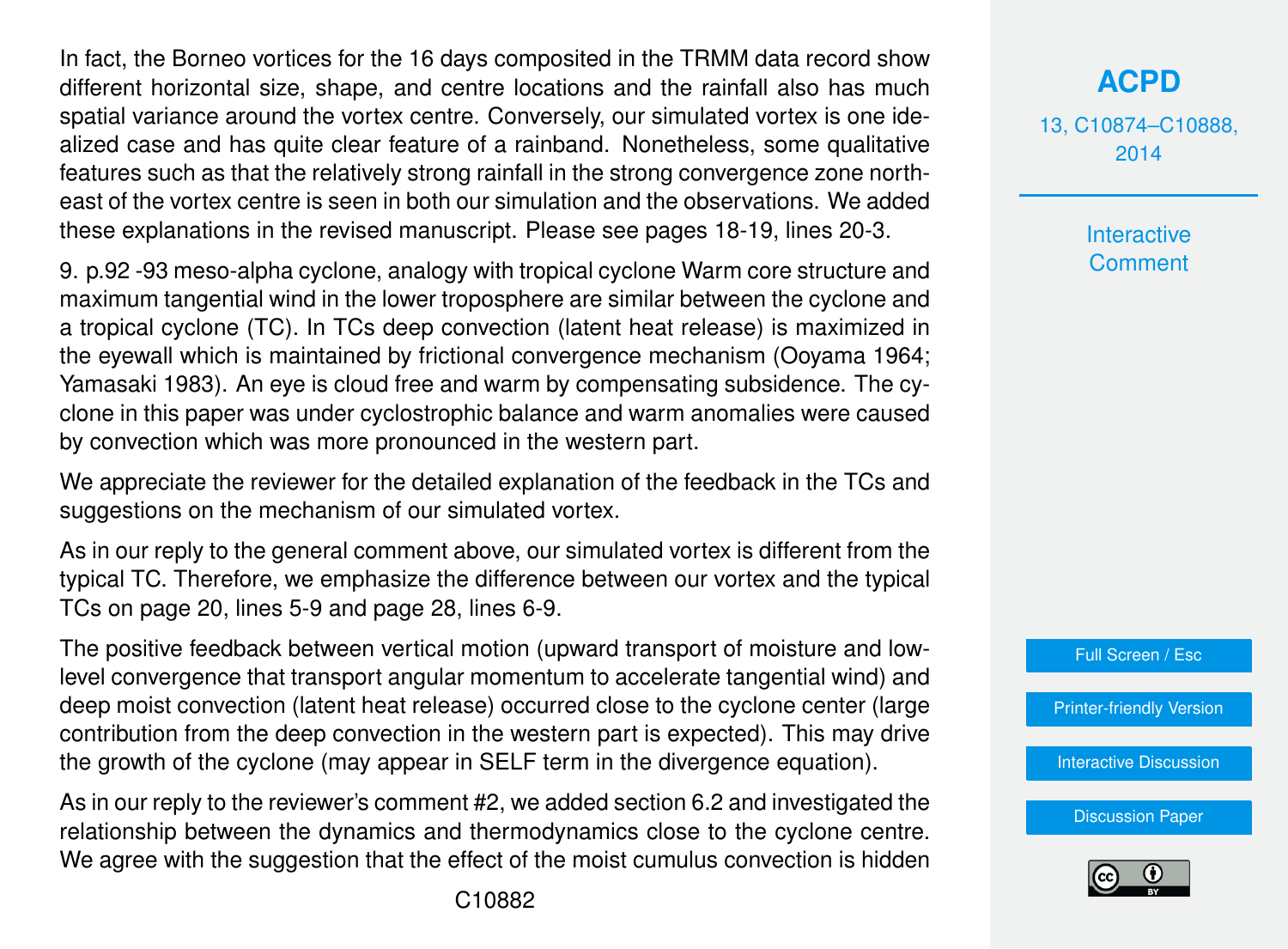in the SELF term. We added more description on it. Please see page 26, lines 2-9.

The question is the role of the STRN term to the establishment of this feedback system.

As in our reply to the comment #2, we show the dynamics-thermodynamics relationship near the cyclone centre in Section 6.2.

However, these processes are not inherent at the formation stage, but subsequent, because the initiation of the Borneo vortex is caused primarily by the cold surge mechanically (as in our reply to the comment #3). The convection near the cyclone centre is organized by the low-level convergence itself after the meso-alpha cyclone forms. Our conclusion is that the STRN term is likely to be the seed for the whole system. We added more explanation about this point in the revised manuscript. Please see page 26, lines 6-9.

10. p.94 L.11-13 The effects of deep convection primarily appear in stretching term in the vorticity equation (Eq.1). Large contribution of stretching term in the western part of the cyclone (Fig. 12) is consistent with the low-level convergence (Figs. 13, 14a) and organization of deep convection (Figs. 10b, 11, 14d) there. It is recommended to state this fact in the manuscript.

We agree totally with reviewer's suggestion. The stretching term is located consistently with the intense upward motion and rainfall in the comma-head. As in our reply to the comment #2, we added the investigation of the dynamics-thermodynamics relation. Please see pages 23-24, line 11-6.

11. p.97 L. 1-2 The generation of deviatoric strain by the northeasterly surge and northwesterly crossing the equator (to the west of the cyclonic center; Fig. 14f) is not fully explained. Does the turning of zonal wind component enhance zonal convergence? The dynamics here seem to be quite different from those in the northeastern sector.

Yes, our previous explanation was not enough. In fact, the strong convergence in the northwestern sector around the cyclone centre is contributed mostly by zonal compo**[ACPD](http://www.atmos-chem-phys-discuss.net)**

13, C10874–C10888, 2014

> **Interactive Comment**



[Printer-friendly Version](http://www.atmos-chem-phys-discuss.net/13/C10874/2014/acpd-13-C10874-2014-print.pdf)

[Interactive Discussion](http://www.atmos-chem-phys-discuss.net/13/21079/2013/acpd-13-21079-2013-discussion.html)

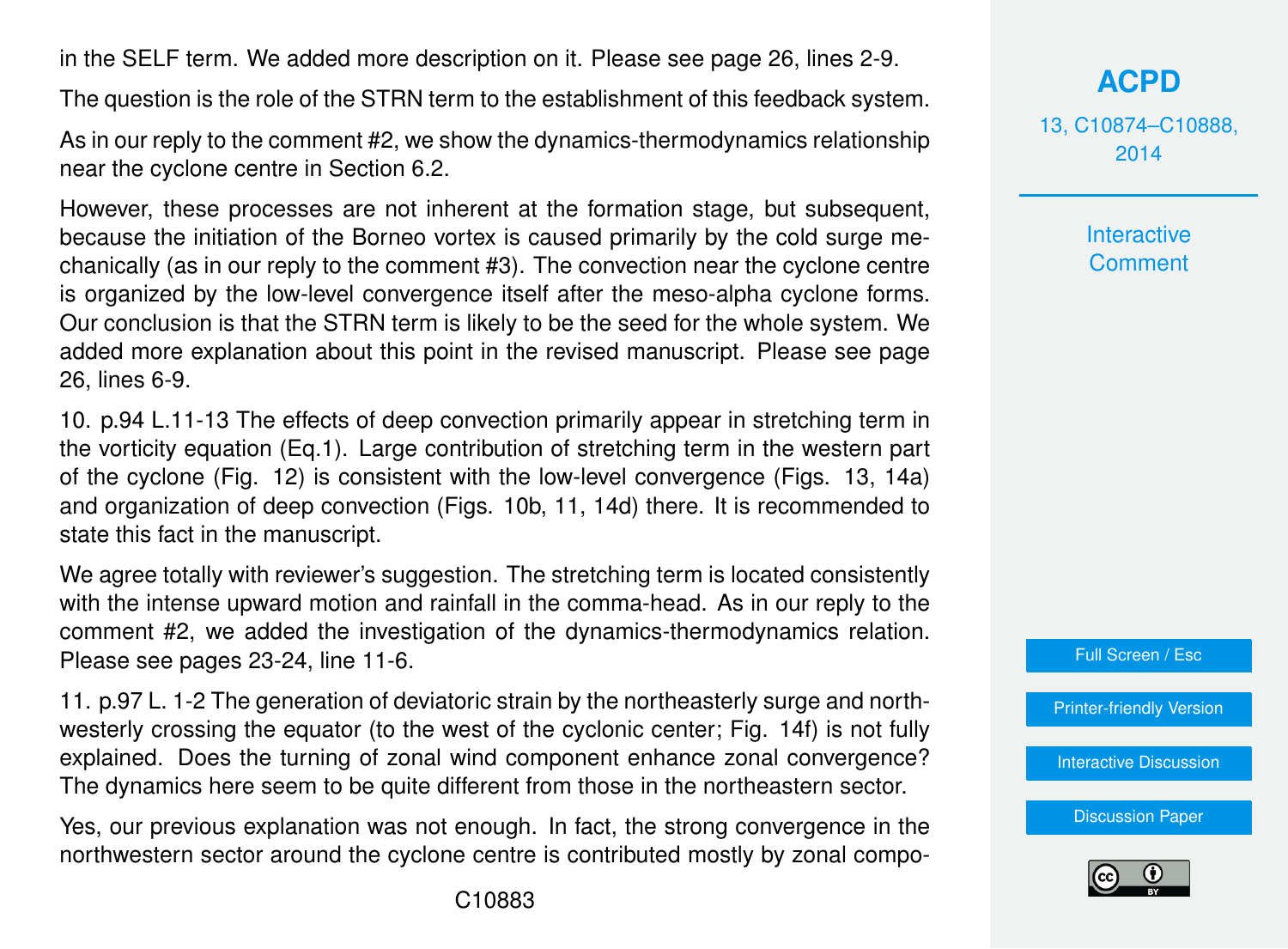nent which is shown in the new Fig. 16b. This strong convergence seems to be induced by drastic gap of zonal wind component between -200 and 0 km (zonal direction) in the northwestern sector (which is evidenced by the new Figs. 16a and 16d).

In the western (eastern) sector to -100km within the northwestern sector, the zonal wind component is almost zero or weakly easterly (strongly easterly). While the strong easterly can be mostly attributed to the cyclonic flow itself, the modest zonal wind component in the outer region (<-100km) seems to include the background cold surge that has wrapped around the vortex. That is, the strong convergence in the northwestern sector is also generated by the confluence of background cold surge and cyclonic flow. This confluence is responsible for the STRN term in the northwestern sector, and not surprisingly, the convergence zone of the zonal component is consistent roughly with the intense STRN term (the new Fig. 15). Therefore, we modified our explanation of the contribution of the STRN in the new section 6.3 and more detailed investigation on northwestern sector has been added in the new section 6.4. Please see page 26, lines 17-19 and page 27-28, lines 16-9.

This reply is related to comments and replies #1, #9, and #12.

12. p.97 L.25-p.98 L.2 Transport of rain cells that formed in the northeast sector to the northwest sector is not evidenced by the materials presented here. The distribution of horizontal divergence suggests that deep convection was also organized in the downstream parts of the comma-shaped rainband (i.e., low-level convergence in the western part of the cyclone). This description should be carefully reexamined.

We have removed references to such transport of rain cells. As in the last reply above, the intense rainfall in the northwestern sector around the cyclone centre is induced by low-level horizontal convergence after our further diagnostics in response to the reviewer's comments. Please see pages 28-30, lines 18-2.

13. p.98 L.22-27 (Fig. 15) This is a very good approach to understand the convective organization. Figure 15 support the argument that the positive feedback between the 13, C10874–C10888, 2014

> **Interactive Comment**



[Printer-friendly Version](http://www.atmos-chem-phys-discuss.net/13/C10874/2014/acpd-13-C10874-2014-print.pdf)

[Interactive Discussion](http://www.atmos-chem-phys-discuss.net/13/21079/2013/acpd-13-21079-2013-discussion.html)

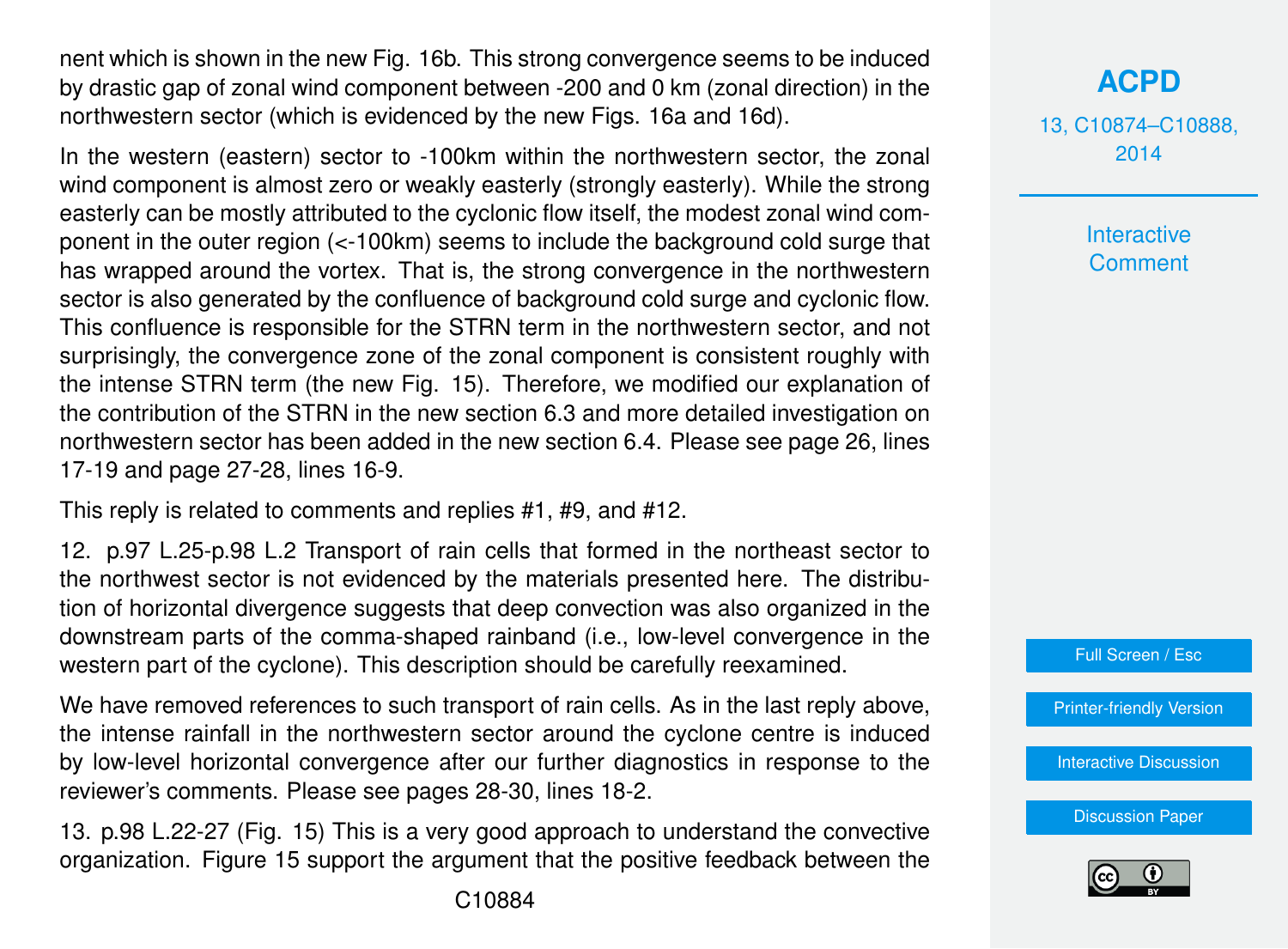rising motion (low-level convergence) and the deep convection (latent heat release) at the thermodynamical front was essential to the growth and maintenance of the rainband system. The effects of deep convection mainly appear in self enhancement (SELF), pressure Laplacian (LAP), and vertical advection (VMOM) terms in the divergence equation (Eq. 2), of which SELF was dominant representing the positive feedback described above. The deviatoric strain (meridional confluence) may contribute to the formation of the frontal structure, but thermodynamical aspect seems to be most important here.

We agree with the reviewer's comment that thermodynamic aspect is important to cumulus convection and convergence along the confluence line, as thermodynamic indicators such CAPE, LCL and LNB show in new Figs. 17. We have mentioned this is the new paragraph in Section 6.4. Please see pages 27-28, lines 16-9. However, the SELF term, which is the main contributor to the maintenance of front, is expected to be the subsequent effect because it can work only if the primal convergence "seed" exists (done by STRN), as we also replied to the comment #9. While the contribution ratio of SELF to the maintenance is larger than that of STRN, we feel that STRN plays the dominant role in triggering frontogenesis.

Technical comments

1. p.80 L.12 "rainfall patches" Please use meteorologically well-defined terms.

We replaced this word with "rainfall cells".

2. p.80 L.17 "deviatoric strain" This term would be unfamiliar to many of readers. Substitution by explanatory description may increase readability. "deformation less the effect of the horizontal divergence" (p. 95, L21; Appendix B) is difficult to understand.

While we appreciate that some reader may be unfamiliar with "deviatoric strain", the concept of deviatoric components of stress and strain tensors is quite elementary in continuum mechanics and is introduced in a standard text like (Allan. F. Bower, Applied **[ACPD](http://www.atmos-chem-phys-discuss.net)**

13, C10874–C10888, 2014

> **Interactive Comment**

Full Screen / Esc

[Printer-friendly Version](http://www.atmos-chem-phys-discuss.net/13/C10874/2014/acpd-13-C10874-2014-print.pdf)

[Interactive Discussion](http://www.atmos-chem-phys-discuss.net/13/21079/2013/acpd-13-21079-2013-discussion.html)

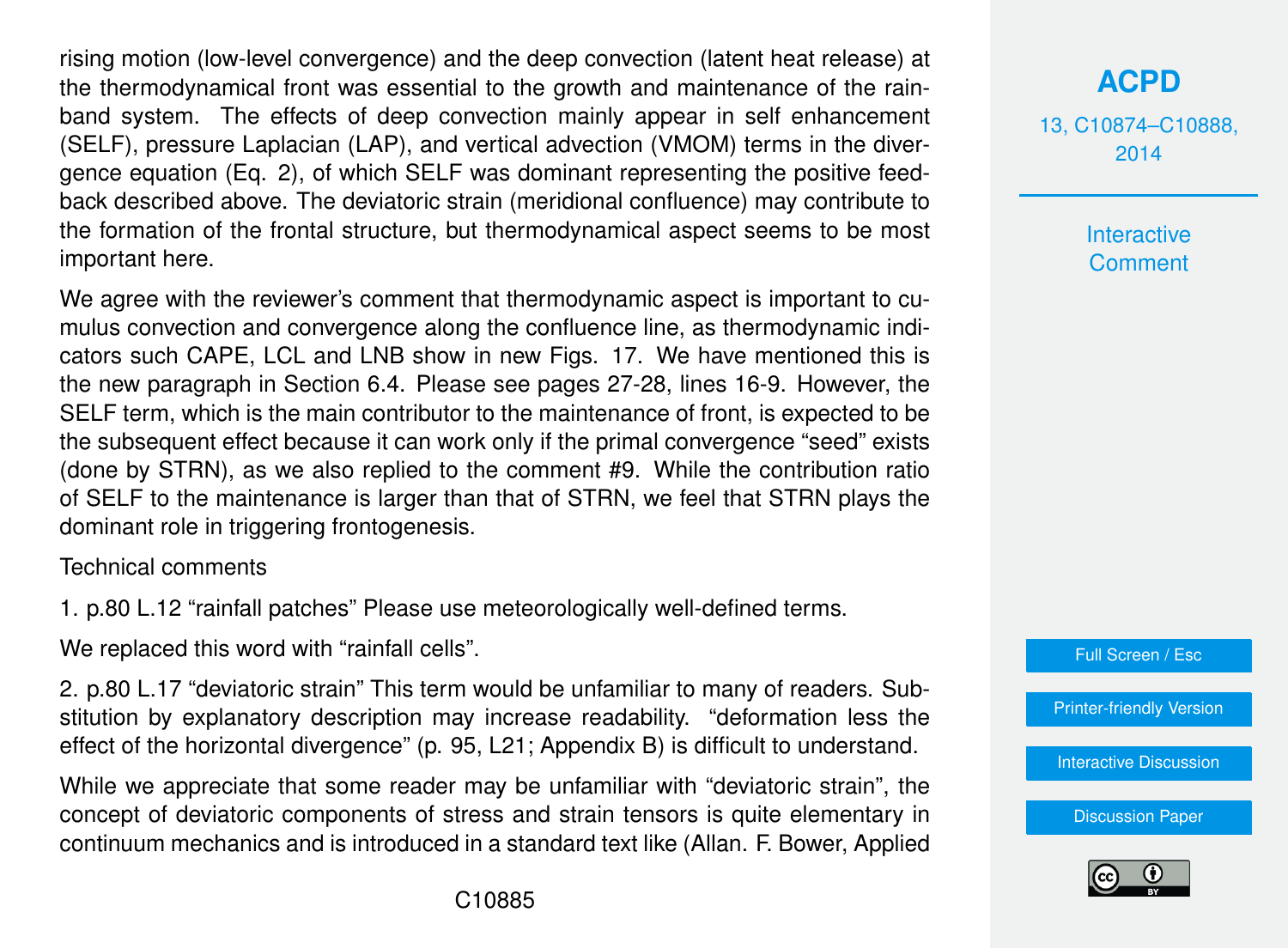Mechanics of Solids).

3. p.80 L.26 Fig. 2g is cited before Fig. 1.

We moved Fig. 2g to Fig. 1a.

4. p.81 L.1 monsoon –> monsoonal flow?

Corrected.

5. p.87 L.22-24. This description is difficult to follow.

We improved explanation on rainfall over the Java Sea with new figures (new Fig.6), following the other reviewer's comment. Please see page 12, lines 6-18 and the new Fig.6.

6. p. 90 L.22 Figure 10 –> Figure 8l?

Yes. This was a typographical error. Corrected.

7. p.93 L.5 "cloud cluster can be categorized as the anvils" "cloud cluster" is a category of convective system, whereas "anvil" is a category of cloud type, and these do not match.

We appreciate your correction. Corrected.

8. p. 93 L.8 "not unlike" Please write in a straight manner.

Corrected.

9. p.94 L.5 Figure 10l –> Figure 8l?

Yes, this was a typographical error. Corrected.

10. p.96 L.5 It is recommended to state that positive (negative) values in these terms indicate acceleration of divergence (convergence), which at 850 hPa roughly means downward (upward) motion in the free atmosphere.

## **[ACPD](http://www.atmos-chem-phys-discuss.net)**

13, C10874–C10888, 2014

> **Interactive Comment**

Full Screen / Esc

[Printer-friendly Version](http://www.atmos-chem-phys-discuss.net/13/C10874/2014/acpd-13-C10874-2014-print.pdf)

[Interactive Discussion](http://www.atmos-chem-phys-discuss.net/13/21079/2013/acpd-13-21079-2013-discussion.html)

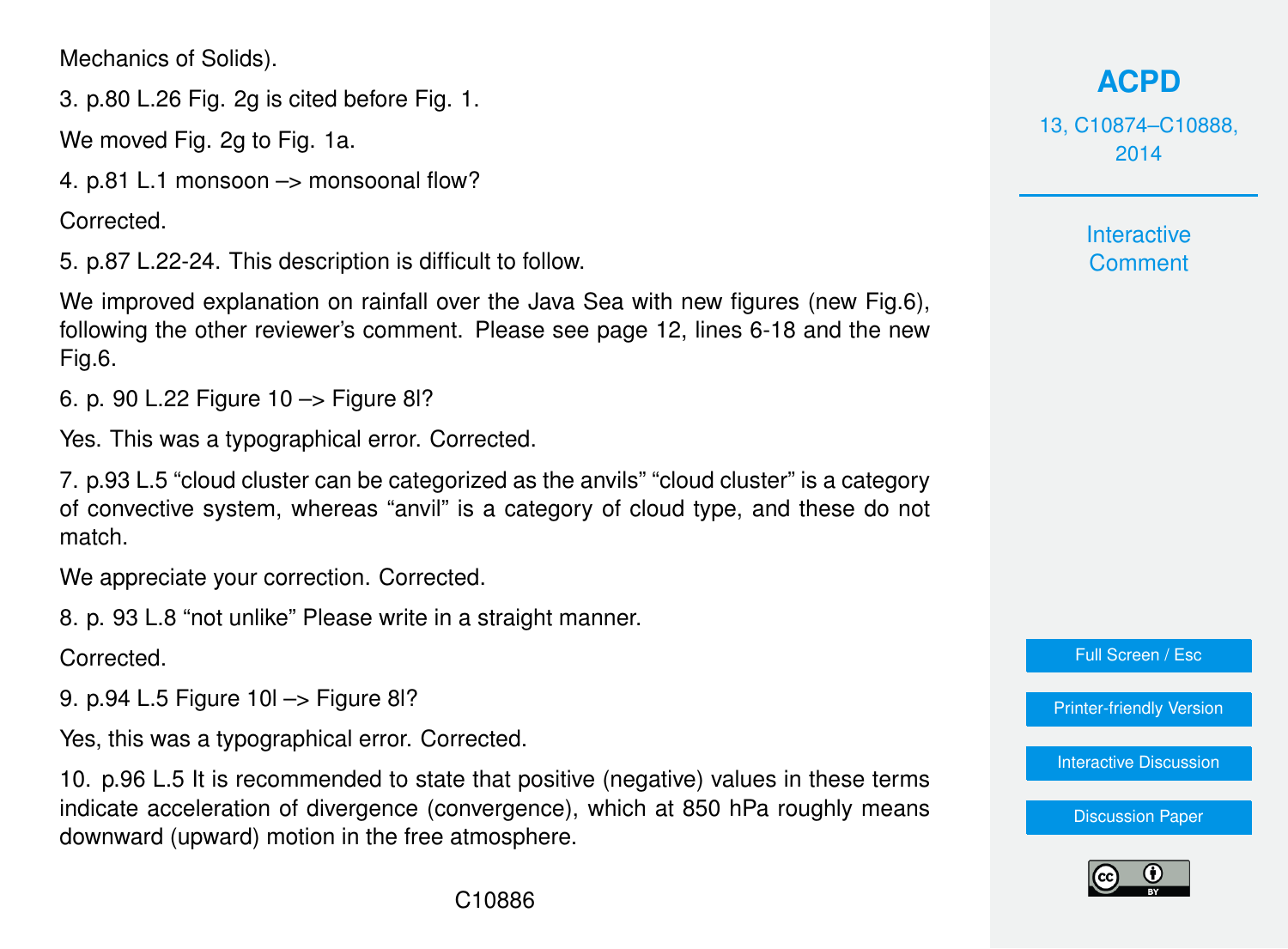We appreciate your recommendation. We added a statement. Please see page 25, lines 6-8.

11. p.97 L.9-10 and but –> but?

Yes, corrected.

12. p.98 L.28-29 This sentence is difficult to understand.

We have removed this sentence.

13. p.99 L.26 southwesterly cyclonic wind –> southeasterly? (inconsistent with the description in abstract)

Corrected.

Figures

1. Fig. 2 It is recommended to indicate the area of CS Index (described in the caption of Fig1).

Following the reviewer technical comment #3, we moved the old Fig. 2g to the new Fig. 1a and indication of CS Index has been added in the new Fig. 1a.

2. Fig. 3 The former (d) in the captions of contour intervals will be (c).

This is a typographical error. The contour intervals of (c) were wrong. Corrected now.

3. Fig. 5 It is recommended to indicate the area of average in Fig. 4.

The indicating boxes have been added in the new Fig. 4a.

4. Fig. 6 caption Marine the Borneo vortex –> the Marine Borneo vortex?

Yes, corrected.

5. Fig. 13 caption (c)-(h) are not properly captioned.

Corrected.

**[ACPD](http://www.atmos-chem-phys-discuss.net)**

13, C10874–C10888, 2014

> **Interactive Comment**

Full Screen / Esc

[Printer-friendly Version](http://www.atmos-chem-phys-discuss.net/13/C10874/2014/acpd-13-C10874-2014-print.pdf)

[Interactive Discussion](http://www.atmos-chem-phys-discuss.net/13/21079/2013/acpd-13-21079-2013-discussion.html)